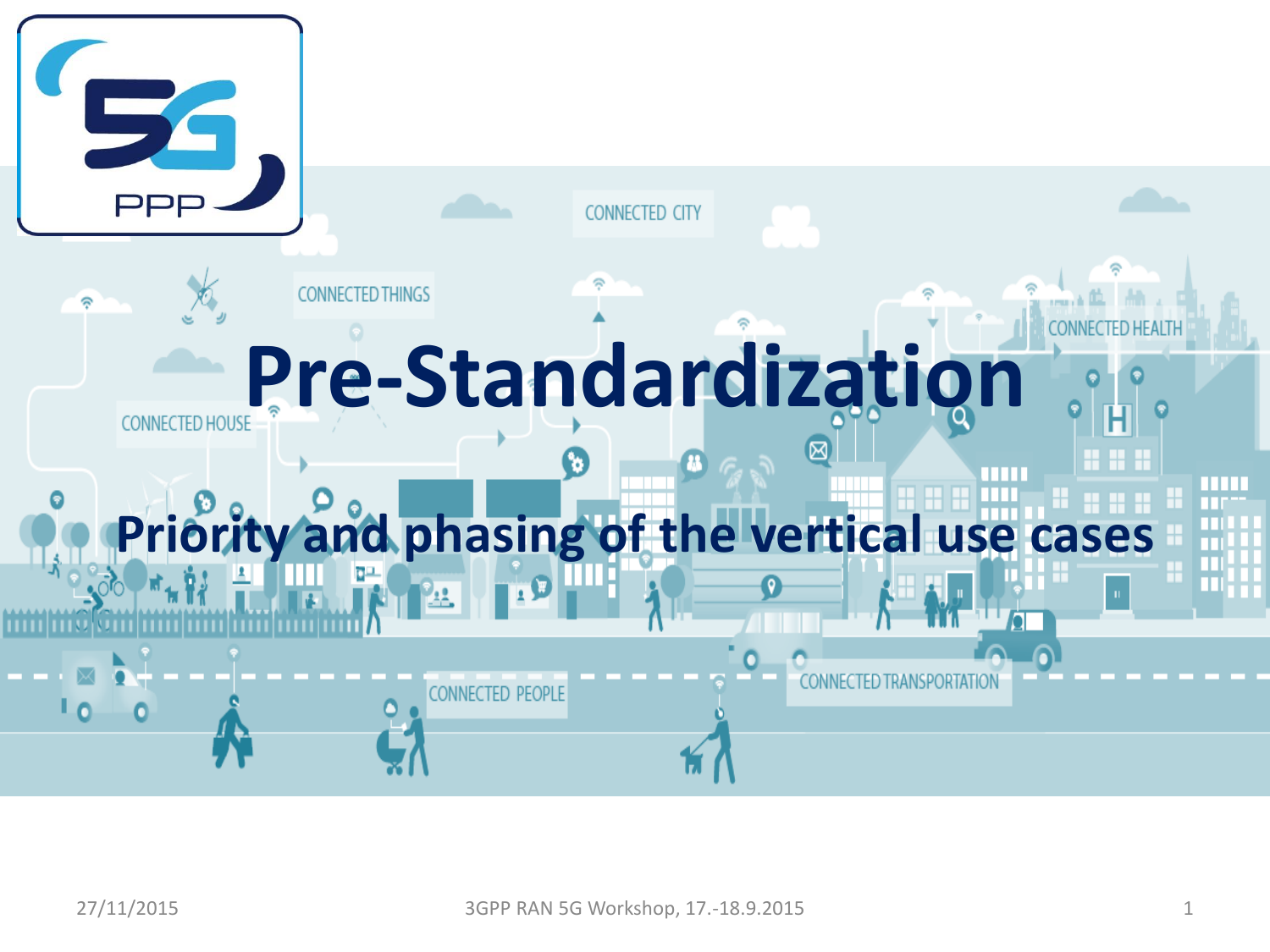





- 3GPP activities
- Identifying vertical use-cases requirements
- Identifying relevant standardization bodies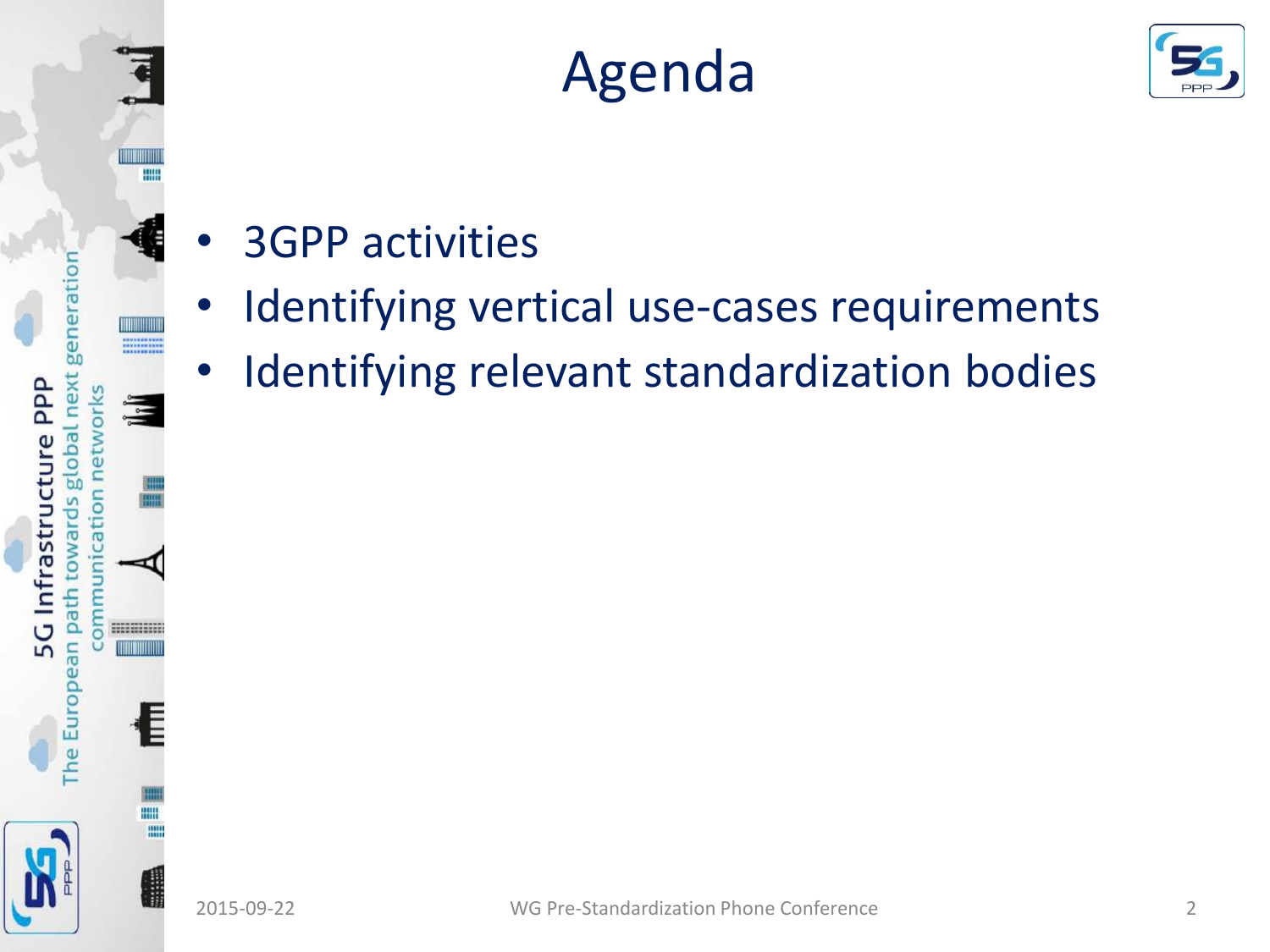

### 3GPP activities



• 3GPP SA1 SMARTER overview, Toon Norp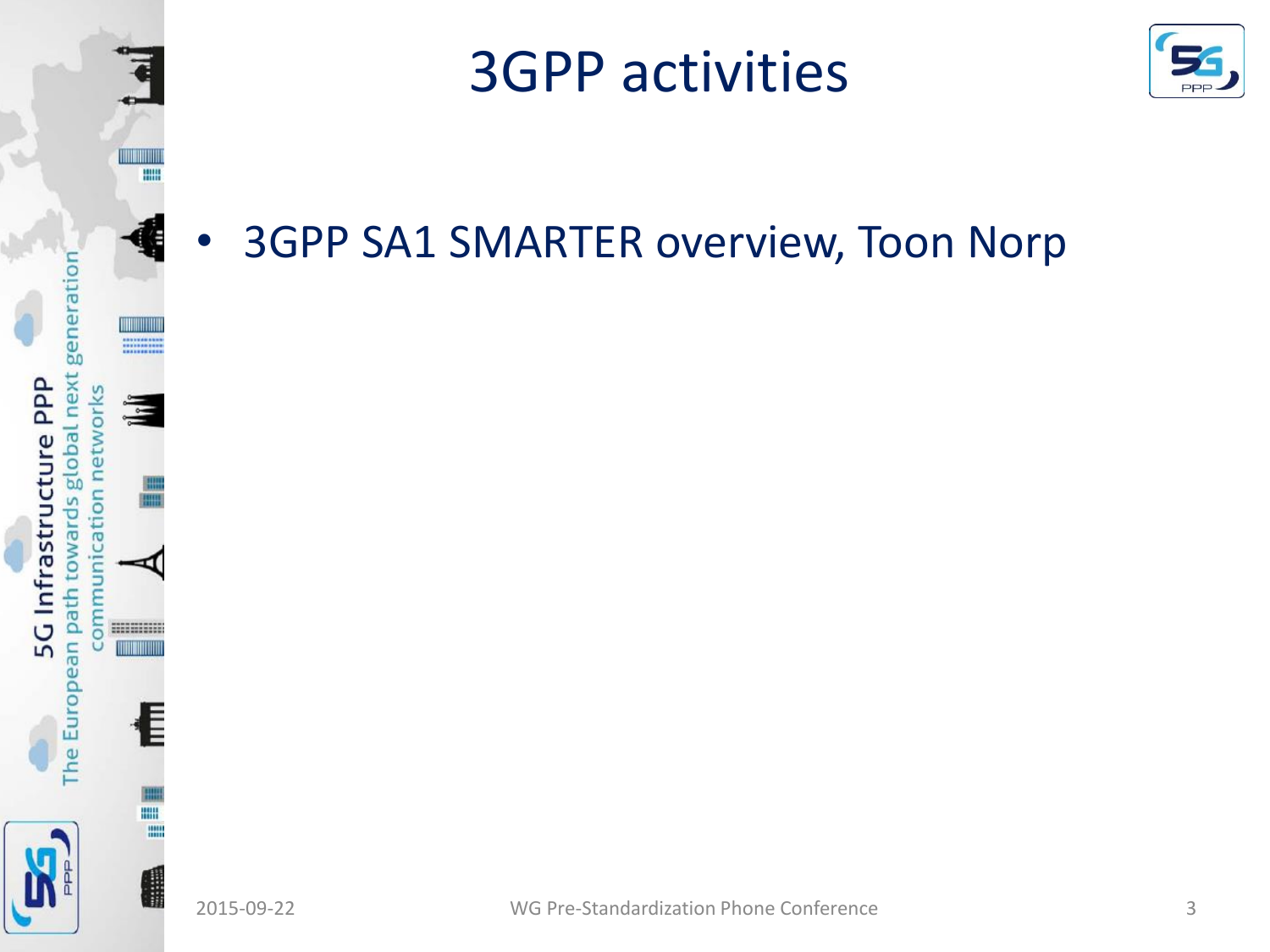

# 3GPP Time-line



- Study Phase in 3GPP TSG RAN to start in December 2015
	- The study should assume no phasing, nor aim to conclude on any phasing. Requirements should be defined for all identified use-cases.
- Study Item in 3GPP TSG SA WG1 ongoing
	- Looking for inputs on use-cases
- Study Item in 3GPP TSG SA WG2 expected to start December 2015
	- Will look for inputs on 5G architecture
- Phase 1 until H2 2018
	- Phase 1 to be completed by H2 2018 to address a more urgent subset of the commercial needs
	- There is no consensus yet what is the "urgent subset of the commercial needs"
- Phase 2 until December 2019
	- Phase 2 to be completed by December 2019 for the IMT 2020 submission and to address all identified use-cases and requirements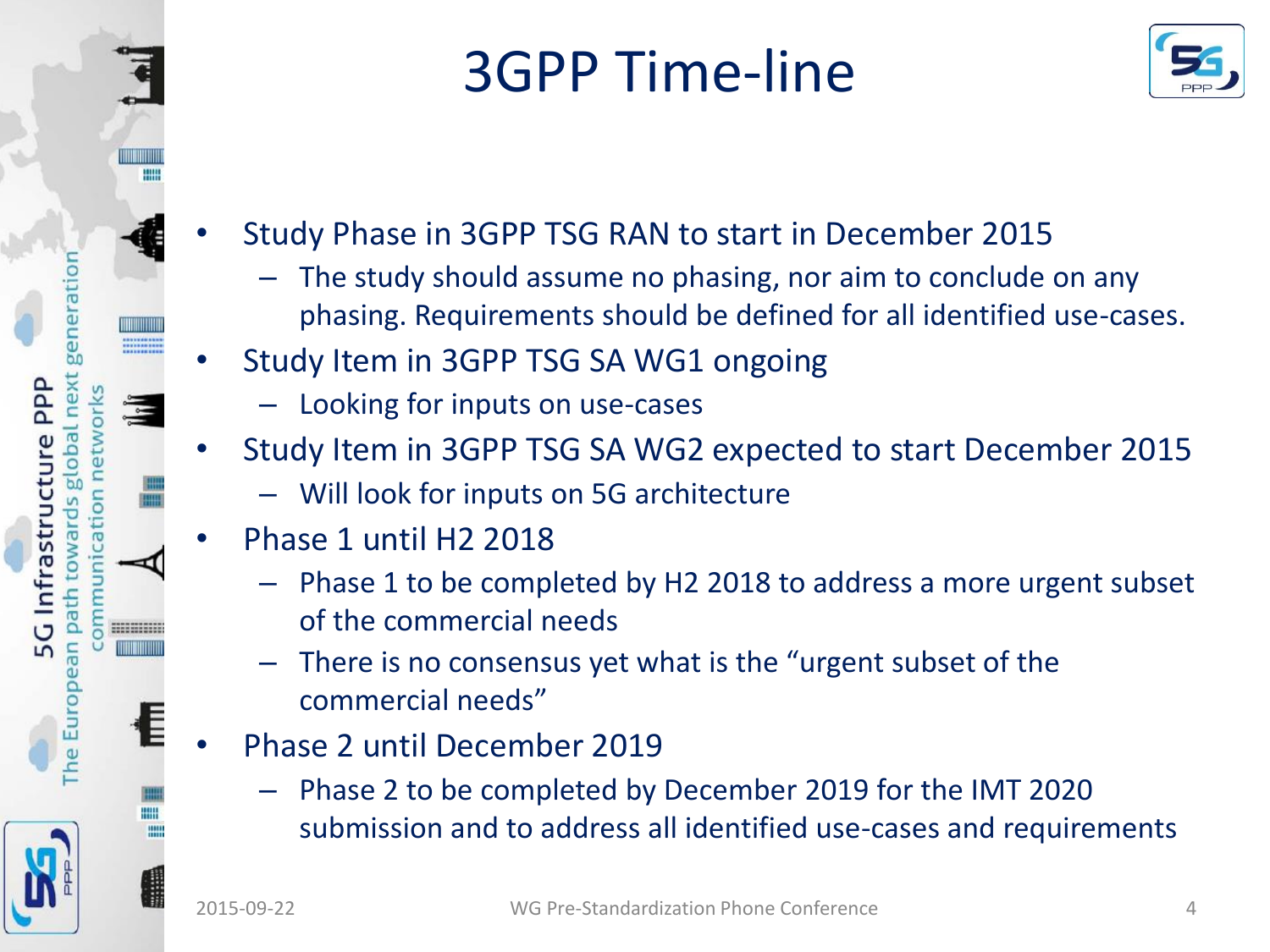

### Vertical use cases



- Which are the most important requirements?
	- Critical vs "good to have"
	- Which are not covered by MBB/LTE evolution?
	- What are the commonalities
		- What is it worth?
- To what extent are this covered by 3GPP?
- Which are the most relevant standardization bodies?
	- What are the time-lines of those?
- What research results are needed to support the vertical use-cases?
	- When are the results needed to provide timely input to the standardization process?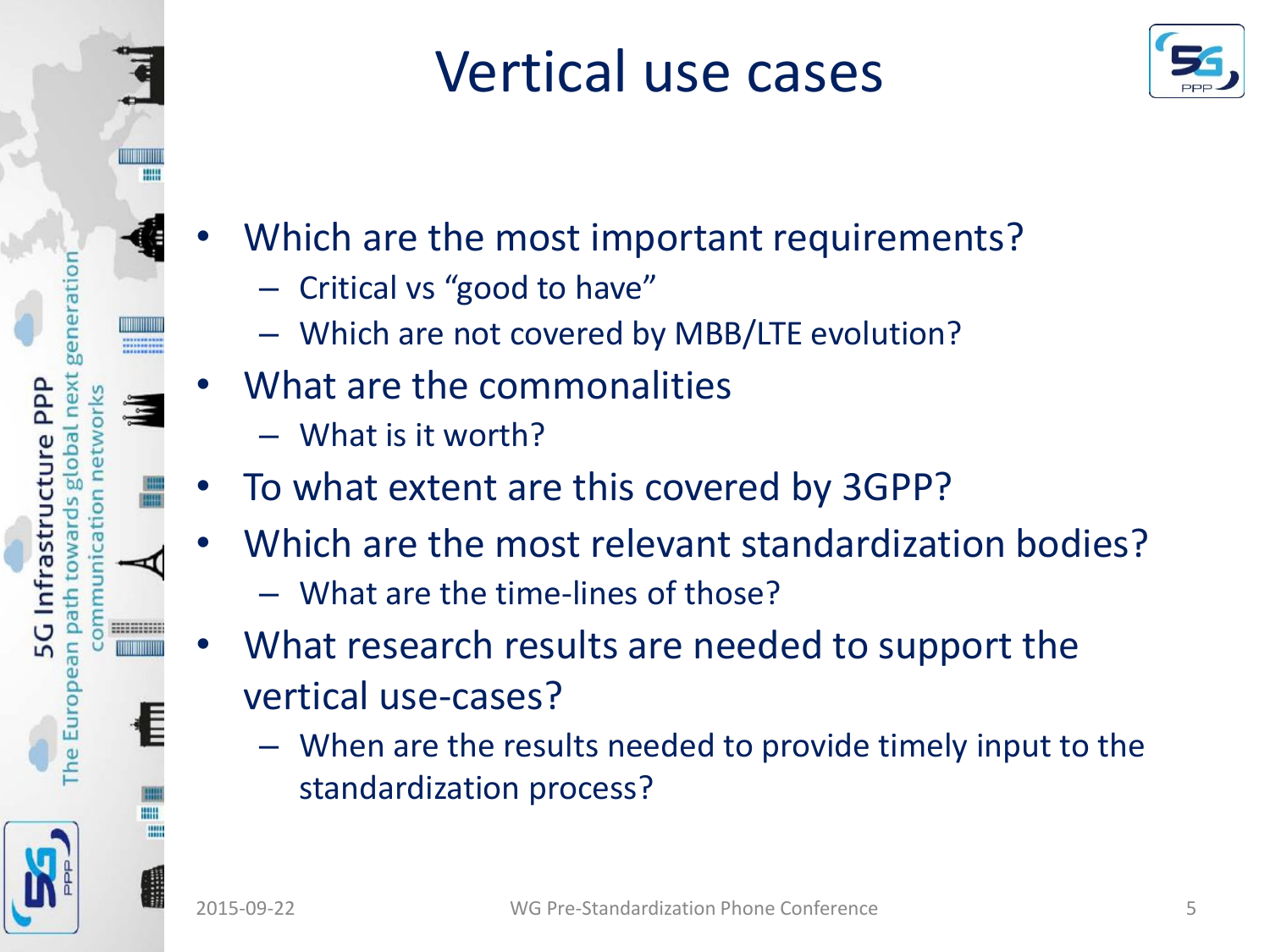

## Verticals



- Energy
- Factories-of-the-Future
- Automotive